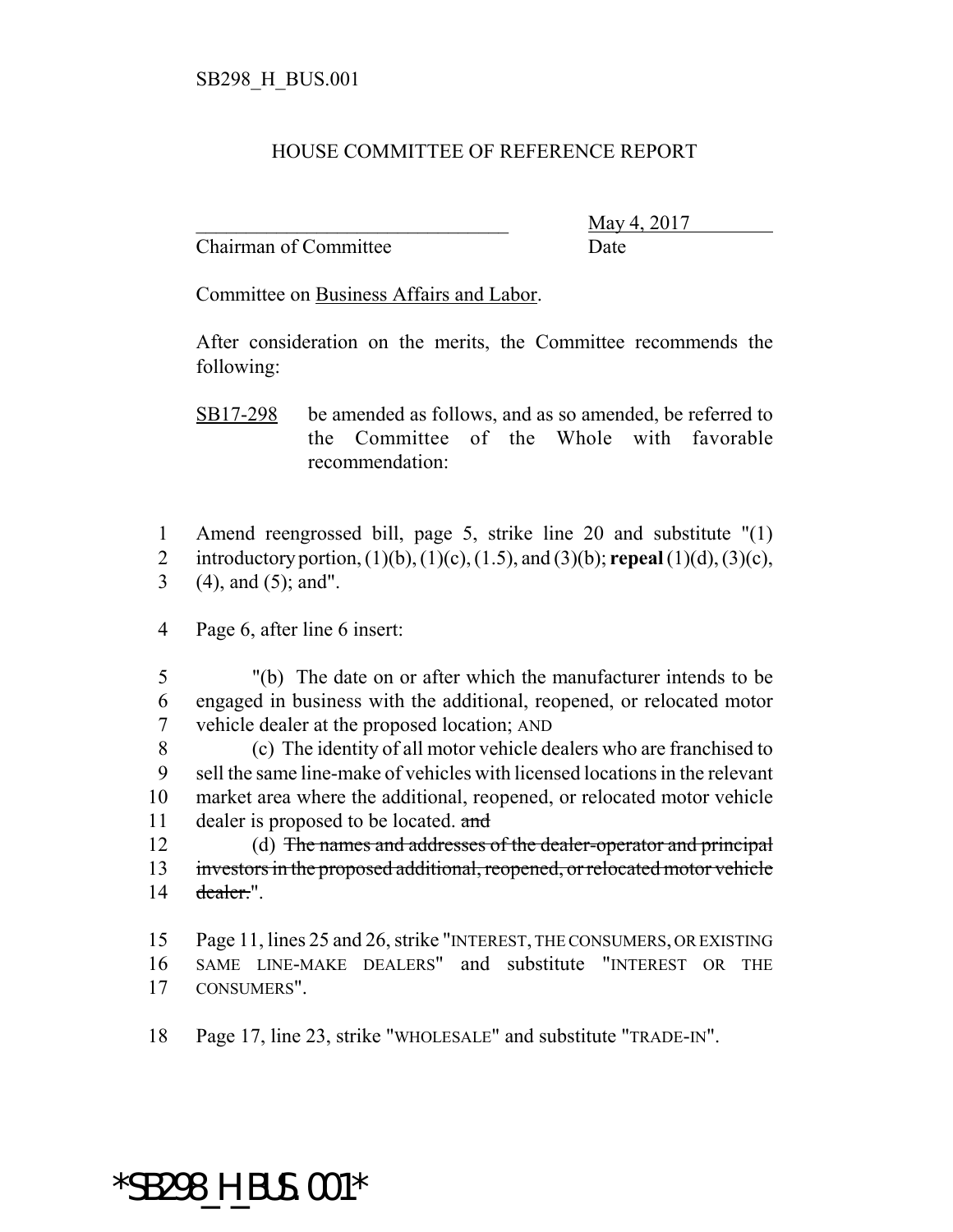Page 18, after line 4 insert:

 "**SECTION 5.** In Colorado Revised Statutes, 12-6-523, **amend** 3 (1)(w); and **add** (1)(x), (1)(y), and (1)(z) as follows:

 **12-6-523. Unlawful acts.** (1) It is unlawful and a violation of this part 5 for any powersports vehicle manufacturer, distributor, or manufacturer representative:

 (w) To require, coerce, or attempt to coerce a powersports dealer to substantially alter a facility or premises if the facility or premises has 9 been altered within the last seven TEN years at a cost of more than twenty-five thousand dollars, and the alteration was required and approved by the manufacturer, distributor, or manufacturer representative; 12 except that this paragraph  $(w)$  SUBSECTION  $(1)(w)$  does not apply to improvements made to comply with health or safety laws or to accommodate the technology requirements necessary to sell or service a line-make;

 (x) (I) TO SELL OR OFFER TO SELL NEW POWERSPORTS VEHICLES TO A FRANCHISED MOTOR VEHICLE DEALER WITH WHOM THE MANUFACTURER HAS A FRANCHISE AGREEMENT AT A LOWER ACTUAL PRICE THAN THE ACTUAL PRICE OFFERED TO ANY OTHER POWERSPORTS VEHICLE DEALER WITH WHOM THE MANUFACTURER HAS A FRANCHISE AGREEMENT FOR THE SAME MOTOR VEHICLE SIMILARLY EQUIPPED; EXCEPT THAT THIS 22 SUBSECTION  $(1)(x)$  DOES NOT APPLY TO:

23 (A) RESALE TO ANY GOVERNMENT;

**(B) DONATION OR USE BY THE DEALER IN A DRIVER EDUCATION** COURSE; OR

26 (C) A PRICE CHANGE MADE IN THE ORDINARY COURSE OF BUSINESS IF MADE AVAILABLE TO ALL POWERSPORTS VEHICLE DEALERS WHEN THE PRICE CHANGES.

 $(II)$  This subsection  $(1)(x)$  does not prohibit a MANUFACTURER, DISTRIBUTOR, OR MANUFACTURER REPRESENTATIVE FROM OFFERING INCENTIVE PROGRAMS, SALES-PROMOTION PLANS, OR OTHER DISCOUNTS IF THE INCENTIVES OR DISCOUNTS ARE REASONABLY AVAILABLE TO ALL POWERSPORTS VEHICLE DEALERS WITH WHOM THE MANUFACTURER HAS A FRANCHISE AGREEMENT.

 (y) TO REQUIRE A POWERSPORTS VEHICLE DEALER TO GRANT A MANUFACTURER, DISTRIBUTOR, OR MANUFACTURER REPRESENTATIVE THE FOLLOWING OR TO ENFORCE THE FOLLOWING IF THE EXERCISE OF THE CONTRACTUAL RIGHT WOULD STOP THE TRANSFER OF THE POWERSPORTS VEHICLE DEALER OWNERSHIP FROM AN OWNER TO AN IMMEDIATE FAMILY MEMBER OF THE OWNER:

 $*$ SB298 H BUS.001 $*$  -2-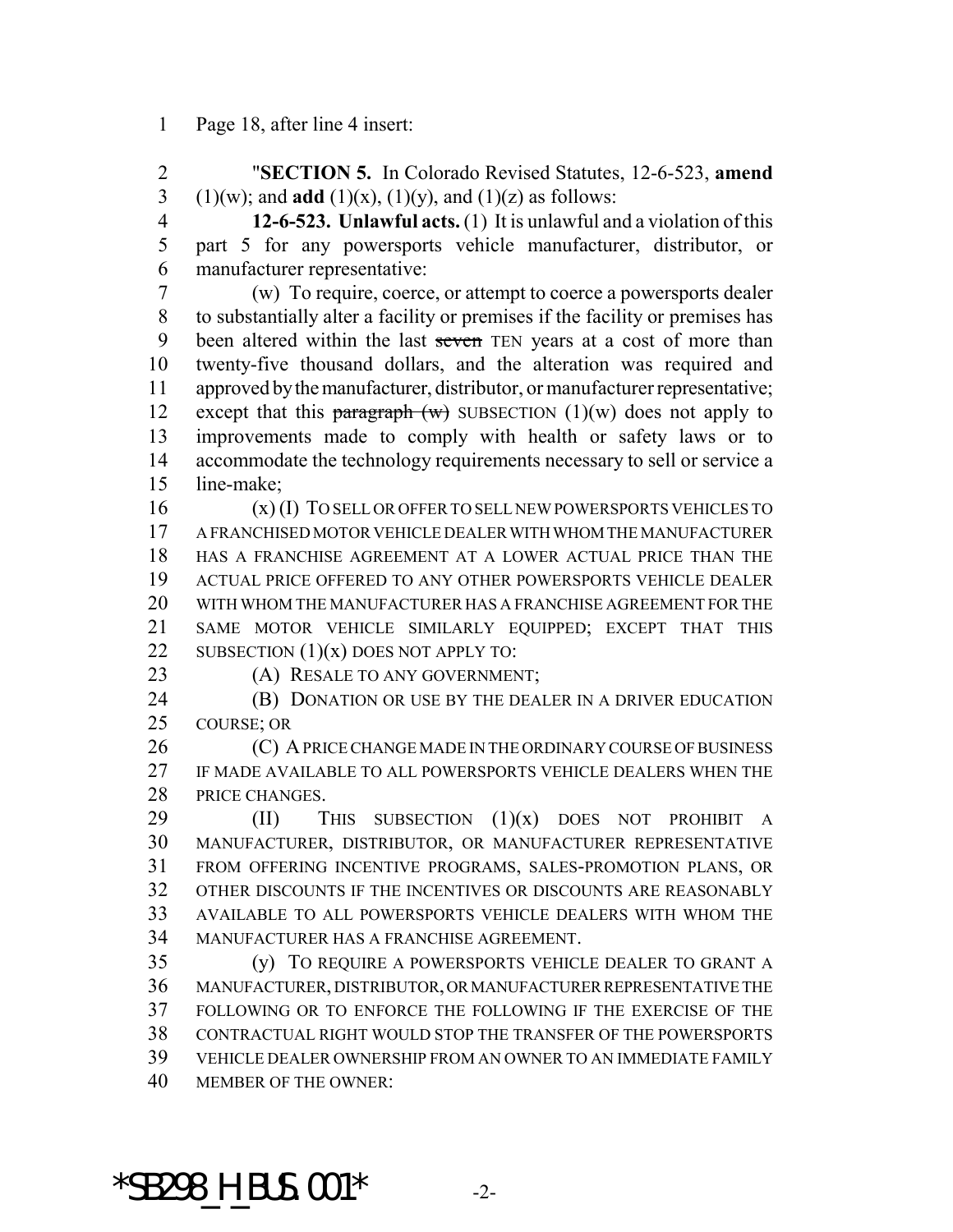(I) A RIGHT OF FIRST REFUSAL TO PURCHASE THE POWERSPORTS VEHICLE DEALER; OR

 (II) AN OPTION TO PURCHASE THE POWERSPORTS VEHICLE DEALER; (z) (I) TO USE AN UNREASONABLE, ARBITRARY, OR UNFAIR PERFORMANCE STANDARD IN DETERMINING A POWERSPORTS VEHICLE DEALER'S COMPLIANCE WITH A FRANCHISE AGREEMENT; OR

 (II) TO FAIL TO COMMUNICATE, UPON THE REQUEST OF THE DEALER, ANY PERFORMANCE STANDARD IN A CLEAR AND CONCISE WRITING TO A POWERSPORTS VEHICLE DEALER BEFORE APPLYING THE STANDARD TO THE POWERSPORTS VEHICLE DEALER.

 **SECTION 6.** In Colorado Revised Statutes, 12-6-524, **amend** (1) introductory portion, (1)(b), (1)(c), (1.5), and (3)(b)(II); **repeal** (1)(d), (3)(c), (4), and (5); and **add** (6) as follows:

 **12-6-524. New, reopened, or relocated dealer - notice required - grounds for refusal of dealer license - definitions - rules.** (1) No powersports vehicle manufacturer or distributor shall establish an 17 additional new powersports vehicle dealer, reopen a previously existing 18 powersports vehicle dealer, or relocate AUTHORIZE an existing powersports vehicle dealer without first providing at least sixty days' 20 notice to all of its franchised dealers and former dealers whose franchises were terminated, cancelled, or not renewed by a manufacturer, distributor, or manufacturer representative in the previous five years due to the 23 insolvency of the manufacturer or distributor within whose relevant market area the new, reopened, or relocated dealer would be located. The 25 notice shall MUST state:

 (b) The date on or after which the powersports vehicle manufacturer intends to be engaged in business with the additional, reopened, or relocated powersports vehicle dealer at the proposed location; AND

 (c) The identity of all powersports vehicle dealers who are franchised to sell the same line-make of vehicles with licensed locations in the relevant market area where the additional, reopened, or relocated 33 powersports vehicle dealer is proposed to be located. and

 (d) The names and addresses of the dealer and principal investors in the proposed additional, reopened, or relocated powersports vehicle dealer.

 (1.5) A powersports vehicle manufacturer shall reasonably approve or disapprove of a powersports vehicle dealer facility initial site 39 location, or relocation, OR REOPENING request within sixty days after the request or after sending the notice required by subsection (1) of this 41 section to all of its franchised powersports vehicle dealers and former

 $*$ SB298 H BUS.001 $*$  -3-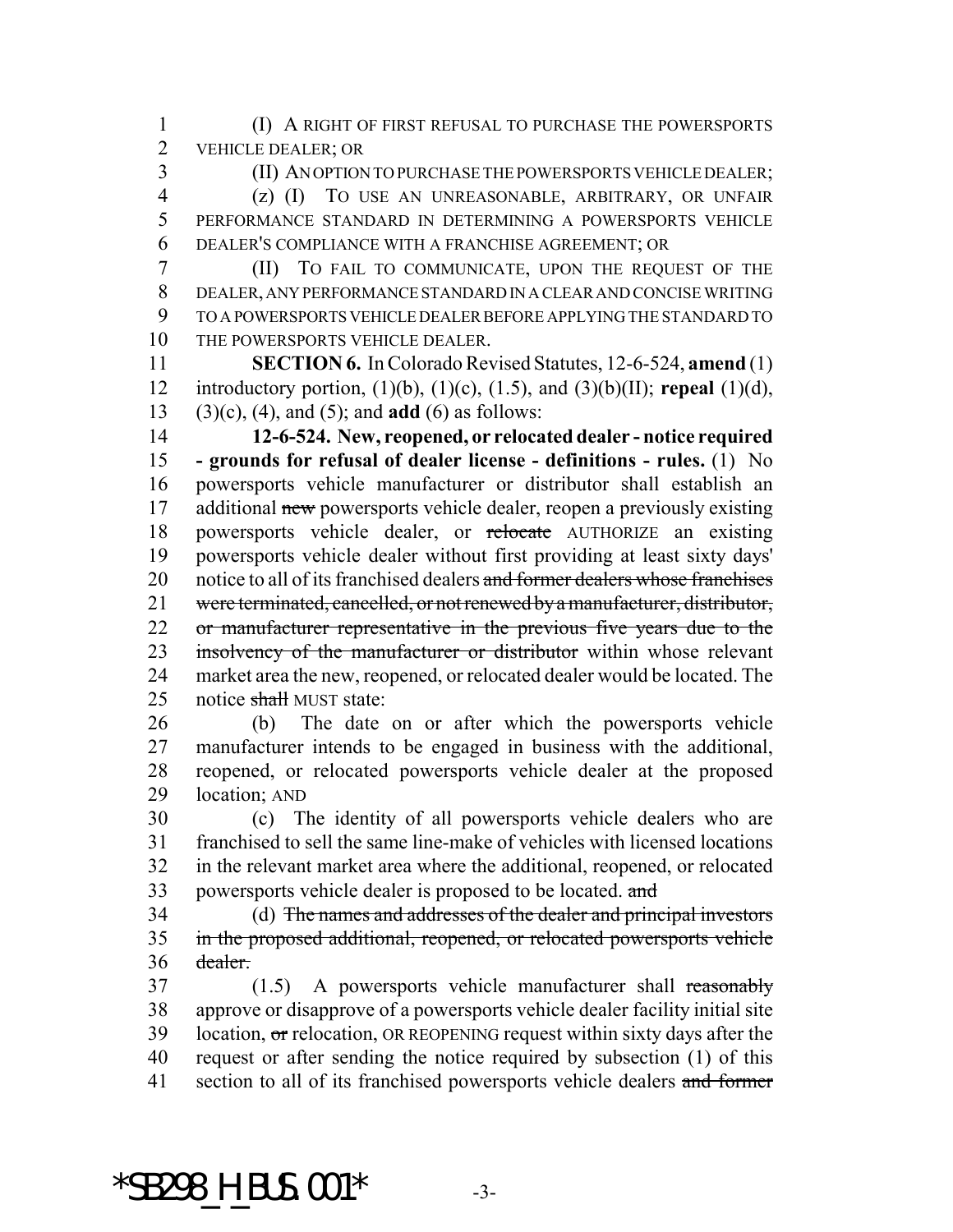dealers whose franchises were terminated, cancelled, or not renewed in 2 the previous five years due to the insolvency of the manufacturer or distributor, whichever is later, but not to exceed one hundred days WHICHEVER IS LATER.

- -

(3) As used in this section:

(b) "Relevant market area" means the greater of the following:

7 (II) The geographic area within a radius of five TEN miles of any 8 existing dealer of the same line-make of powersports vehicle that is located in a county with a population of more than one hundred fifty thousand or within a radius of ten miles of an existing dealer of the same 11 line-make of vehicles that is located in a county with a population of one 12 hundred fifty thousand or less AS THE PROPOSED ADDITIONAL MOTOR VEHICLE DEALER.

 (c) "Right of first refusal area" means a five-mile radius extending 15 from the location of where a powersports vehicle dealer had a franchise terminated, cancelled, or not renewed if the franchise was in a county 17 with a population of more than one hundred fifty thousand or a ten-mile 18 radius if the franchise was in a county with a population of one hundred 19 fifty thousand or less.

 (4) (a) If a licensee or former licensee whose franchise was 21 terminated, cancelled, or not renewed by the manufacturer, distributor, or manufacturer representative in the previous five years due to the insolvency of the manufacturer or distributor brings an action or 24 proceeding before the executive director or a court pursuant to this part 25 5, the powersports vehicle manufacturer shall have the burden of proof on the following issues:

 (I) The size and permanency of investment and obligations incurred by the existing powersports vehicle dealers of the same 29 line-make located in the relevant market area;

(II) Growth or decline in population in the relevant market area;

 (III) The effect on the consuming public in the relevant market area and whether the opening of the proposed additional, reopened, or relocated dealer is injurious or beneficial to the public welfare; and

 (IV) Whether the powersports vehicle dealers of the same line-make in the relevant market area are providing adequate and convenient customer care for powersports vehicles of the same line-make in the relevant market area, including but not limited to the adequacy of sales and service facilities, equipment, parts, and qualified service personnel.

40 (b) (I) In addition to the powers specified in section -6-505, the 41 executive director has jurisdiction to resolve actions or proceedings

 $*$ SB298 H BUS.001 $*$  -4-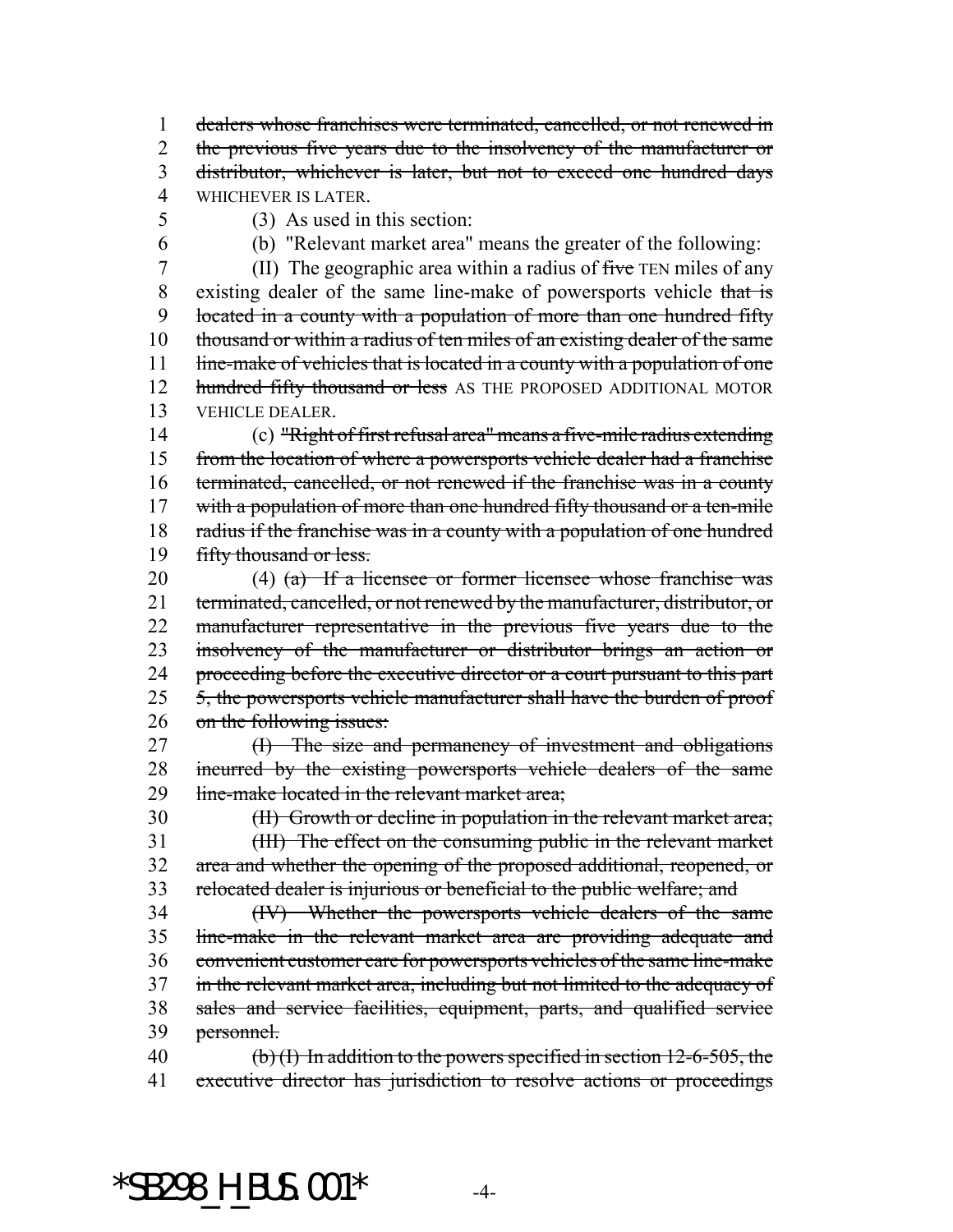brought before the executive director pursuant to this part 5 that allege a 2 violation of this part 5 or rules promulgated pursuant to this part 5. The executive director may promulgate rules to facilitate the administration 4 of the actions or proceedings, including provisions specifying procedures 5 for the executive director or the executive director's designee to:

6 (A) Conduct an investigation pursuant to section  $12-6-505$  (1)(e) 7 and (1)(f) of an alleged violation of this part 5 or rules promulgated pursuant to this part 5, including issuance of a notice of violation;

 (B) Hold a hearing regarding the alleged violation to be held 10 pursuant to section  $24-4-105$ , C.R.S.;

 (C) Issue an order, including a cease-and-desist order issued 12 pursuant to section 12-6-505 (1)(h), to resolve the notice of violation; and

(D) Impose a fine pursuant to section 12-6-505 (1)(h)(III).

 (II) The court of appeals has initial jurisdiction to review all final actions and orders that are subject to judicial review of the executive director made pursuant to this subsection (4). The proceedings shall be 17 conducted in accordance with section 24-4-106, C.R.S.

 (5) (a) No manufacturer, distributor, or manufacturer representative shall offer or award a person a franchise or permit the relocation of an existing franchise to the relevant right of first refusal area 21 unless the manufacturer, distributor, or manufacturer representative has 22 complied with paragraph (b) of this subsection  $(5)$  or unless paragraph (b) 23 of this subsection  $(5)$  does not apply.

 (b) If a manufacturer, distributor, or manufacturer representative, 25 or the predecessor thereof, has terminated, cancelled, or not renewed a powersports vehicle dealer's franchise for a line-make within the relevant right of first refusal area on account of the insolvency of the manufacturer or distributor that was held by the powersports vehicle dealer immediately 29 prior to the franchise being terminated, cancelled, or not renewed within the amount of time the right of first refusal is granted under paragraph (c) of this subsection (5), the manufacturer, distributor, or manufacturer representative, or the successor thereof, shall offer the former powersports vehicle dealer whose franchise was terminated, cancelled, or not renewed a franchise within the same first refusal area prior to making the offer to any other person for the same line-make unless the former powersports vehicle dealer elects to receive the payments required by 37 section  $12-6-523$  (1)(1) and (1)(r) in lieu of the right of first refusal or the powersports vehicle dealer has accepted compensation from the manufacturer, distributor, or manufacturer representative for the 40 termination, cancellation, or nonrenewal of the franchise agreement. (c) The duration of the right of first refusal granted in paragraph

 $*$ SB298 H BUS.001 $*$  -5-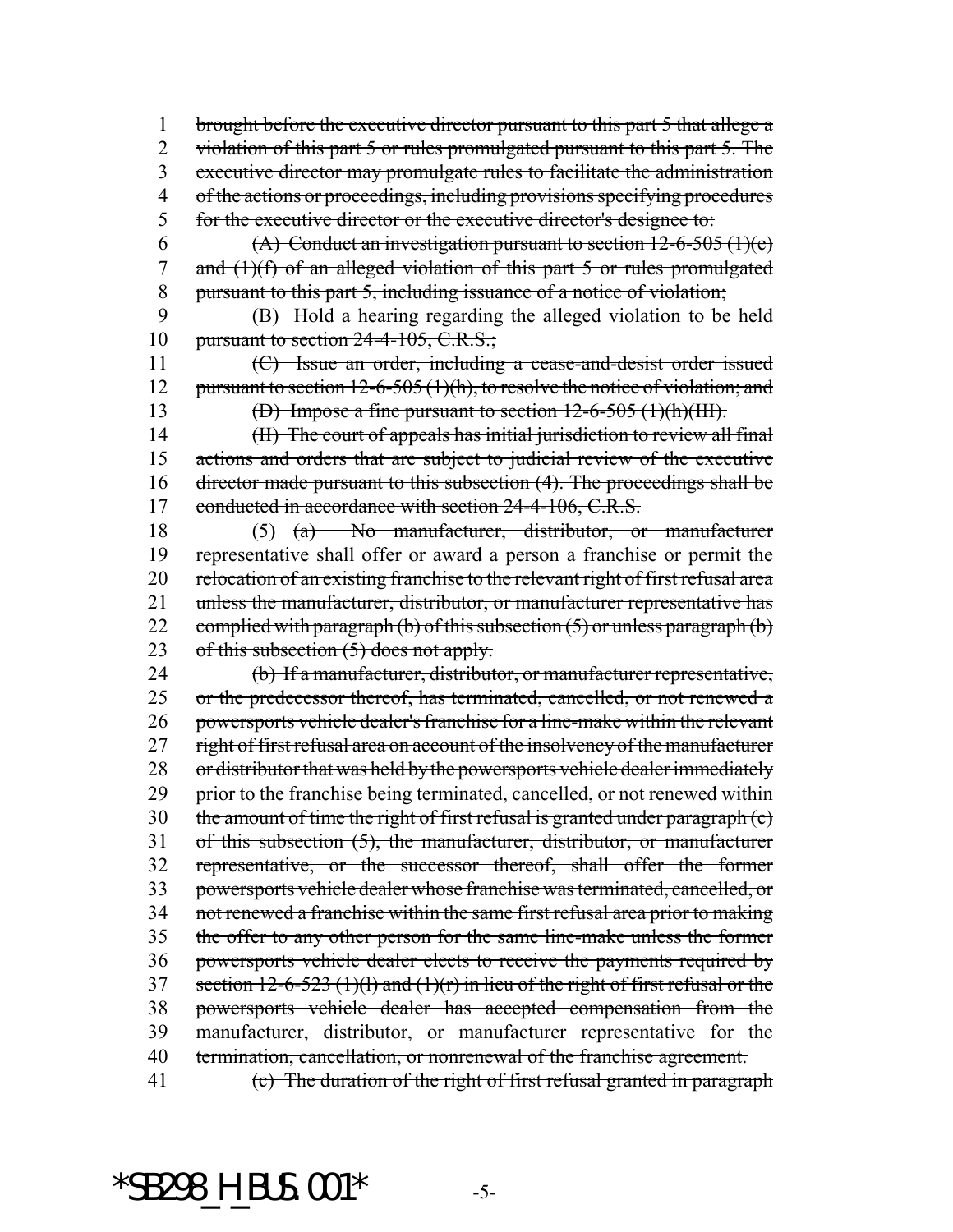1 (b) of this subsection  $(5)$  is equal to five years after the franchise is 2 terminated, cancelled, or not renewed.

 (d) If a manufacturer, distributor, or manufacturer representative, 4 or the predecessor thereof, has made any payment to the powersports vehicle dealer in consideration for the termination, cancellation, or nonrenewal of a franchise agreement and the powersports vehicle dealer obtains a new franchise agreement through this subsection (5), the powersports vehicle dealer shall reimburse the manufacturer, distributor, or manufacturer representative for such payments. The powersports vehicle dealer may reimburse the manufacturer, distributor, or manufacturer representative with a commercially reasonable repayment installment plan.

 (e) The right of first refusal survives a court voiding the payments 14 required by section  $12-6-523$  (1)(1) and (1)(r).

 (f) (I) The right of first refusal survives a manufacturer, distributor, or manufacturer representative, or predecessor thereof, awarding a franchise within the same right of first refusal area for the 18 same line-make to a person or entity other than the former powersports 19 vehicle dealer whose franchise was terminated, cancelled, or not renewed.

 (II) If a manufacturer, distributor, or manufacturer representative, 21 or predecessor thereof, has awarded the franchise to another powersports 22 vehicle dealer in the same right of first refusal area without granting the 23 right of first refusal under this section, the former powersports vehicle 24 dealer may elect to either receive a franchise agreement in the same area 25 or the payments required by section  $12-6-523$  (1)(1) and (1)(r) from the manufacturer, distributor, or manufacturer representative unless the manufacturer, distributor, or manufacturer representative, or predecessor thereof, has paid compensation in consideration of the initial termination, cancellation, or nonrenewal of the franchise agreement.

 (6) (a) AN EXISTING POWERSPORTS VEHICLE DEALER ADVERSELY AFFECTED BY THE REOPENING OR RELOCATION OF AN EXISTING SAME LINE-MAKE POWERSPORTS VEHICLE DEALER OR THE ADDITION OF A SAME LINE-MAKE POWERSPORTS VEHICLE DEALER MAY, WITHIN NINETY DAYS AFTER RECEIPT OF THE NOTICE REQUIRED IN SUBSECTION (1) OF THIS SECTION, FILE A LEGAL ACTION IN A DISTRICT COURT OF COMPETENT JURISDICTION OR FILE AN ADMINISTRATIVE COMPLAINT WITH THE EXECUTIVE DIRECTOR TO PREVENT OR ENJOIN THE RELOCATION, REOPENING, OR ADDITION OF THE PROPOSED POWERSPORTS VEHICLE DEALER. AN EXISTING POWERSPORTS VEHICLE DEALER IS ADVERSELY AFFECTED IF:

(I) THE DEALER IS LOCATED WITHIN THE RELEVANT MARKET AREA

 $*$ SB298 H BUS.001 $*$  -6-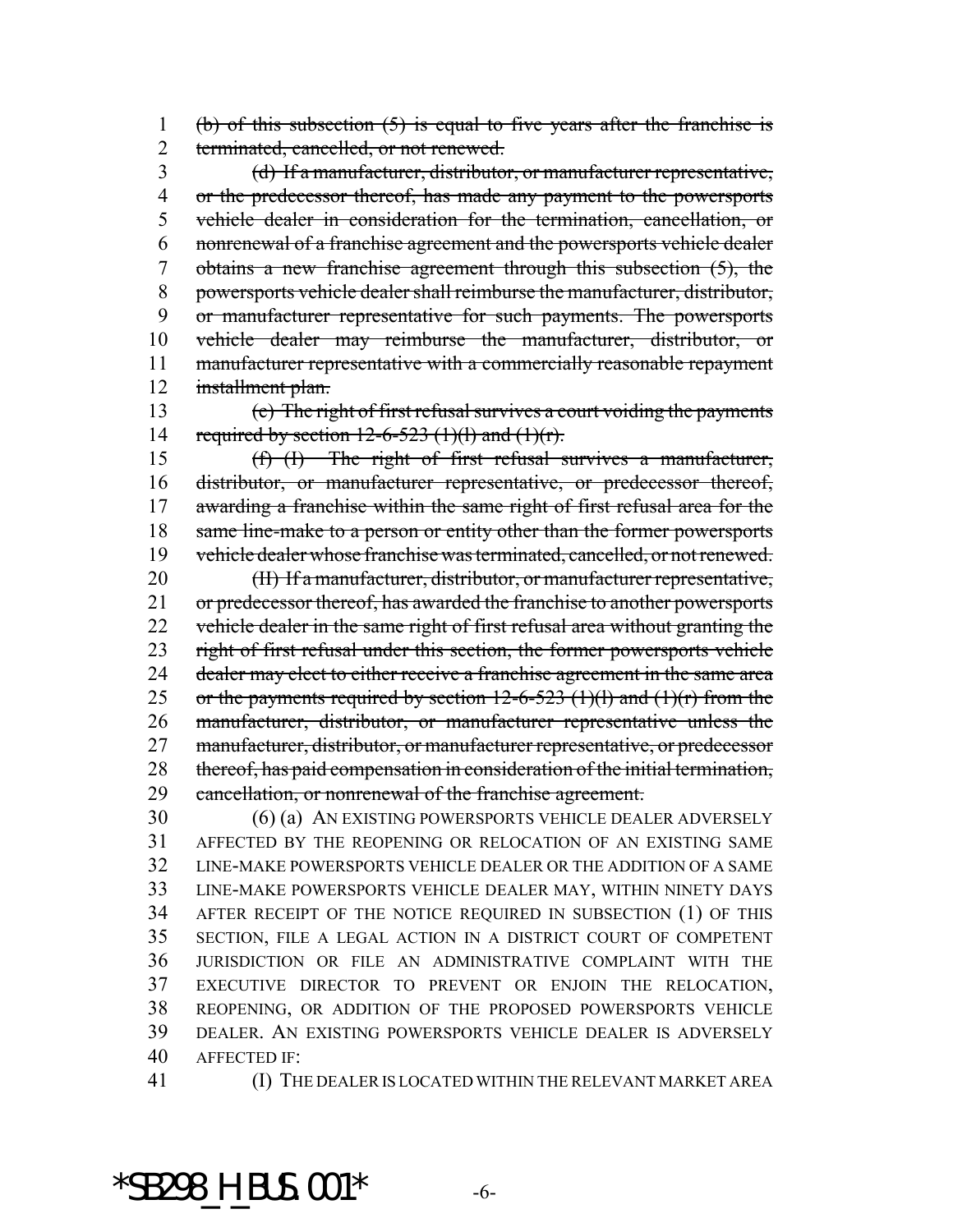OF THE PROPOSED RELOCATED, REOPENED, OR ADDITIONAL DEALERSHIP 2 DESCRIBED IN THE NOTICE REQUIRED IN SUBSECTION (1); OR

 (II) THE EXISTING DEALER OR DEALERS OF THE SAME LINE-MAKE SHOW THAT, DURING ANY TWELVE-MONTH PERIOD WITHIN THE THIRTY-SIX MONTHS PRECEDING THE RECEIPT OF THE NOTICE REQUIRED IN SUBSECTION (1), THE DEALER OR DEALERS, OR A DEALER'S PREDECESSOR, MADE AT LEAST TWENTY-FIVE PERCENT OF THE DEALER'S RETAIL SALES OF NEW POWERSPORTS VEHICLES TO PERSONS WHOSE ADDRESSES ARE LOCATED WITHIN TEN MILES OF THE LOCATION OF THE PROPOSED RELOCATED, REOPENED, OR ADDITIONAL DEALERSHIP.

 (b) THE EXECUTIVE DIRECTOR SHALL REFER A COMPLAINT FILED UNDER THIS SECTION TO AN ADMINISTRATIVE LAW JUDGE IN THE OFFICE OF ADMINISTRATIVE COURTS FOR FINAL AGENCY ACTION.

 (c) IN ANY COURT OR ADMINISTRATIVE ACTION, THE MANUFACTURER HAS THE BURDEN OF PROOF ON EACH OF THE FOLLOWING ISSUES:

**(I) THE CHANGE IN POPULATION;** 18 (II) THE RELEVANT VEHICLE BUYER PROFILES;

 (III) THE RELEVANT HISTORICAL NEW POWERSPORTS VEHICLE REGISTRATIONS FOR THE LINE-MAKE OF VEHICLES VERSUS THE MANUFACTURER'S ACTUAL COMPETITORS IN THE RELEVANT MARKET AREA;

 (IV) WHETHER THE OPENING OF THE PROPOSED REOPENED, RELOCATED, OR ADDITIONAL POWERSPORTS VEHICLE DEALER IS MATERIALLY BENEFICIAL TO THE PUBLIC INTEREST, THE CONSUMERS, OR EXISTING SAME LINE-MAKE DEALERS IN THE RELEVANT MARKET AREA;

 (V) WHETHER THE POWERSPORTS VEHICLE DEALERS OF THE SAME 28 LINE-MAKE IN THE RELEVANT MARKET AREA ARE PROVIDING ADEQUATE REPRESENTATION AND CONVENIENT CUSTOMER CARE, INCLUDING THE ADEQUACY OF SALES AND SERVICE FACILITIES, EQUIPMENT, PARTS, AND QUALIFIED SERVICE PERSONNEL, FOR POWERSPORTS VEHICLES OF THE SAME LINE-MAKE IN THE RELEVANT MARKET AREA;

 (VI) THE REASONABLY EXPECTED MARKET PENETRATION OF THE LINE-MAKE, GIVEN THE FACTORS AFFECTING PENETRATION; AND

 (VII) WHETHER THE REOPENED, RELOCATED, OR ADDITIONAL DEALERSHIP IS REASONABLE AND JUSTIFIABLE BASED ON EXPECTED ECONOMIC AND MARKET CONDITIONS WITHIN THE RELEVANT MARKET AREA.

 (d) IN ANY COURT OR ADMINISTRATIVE ACTION, THE POWERSPORTS VEHICLE DEALER HAS THE BURDEN OF PROOF ON EACH OF THE FOLLOWING ISSUES:

 $*$ SB298 H BUS.001 $*$  -7-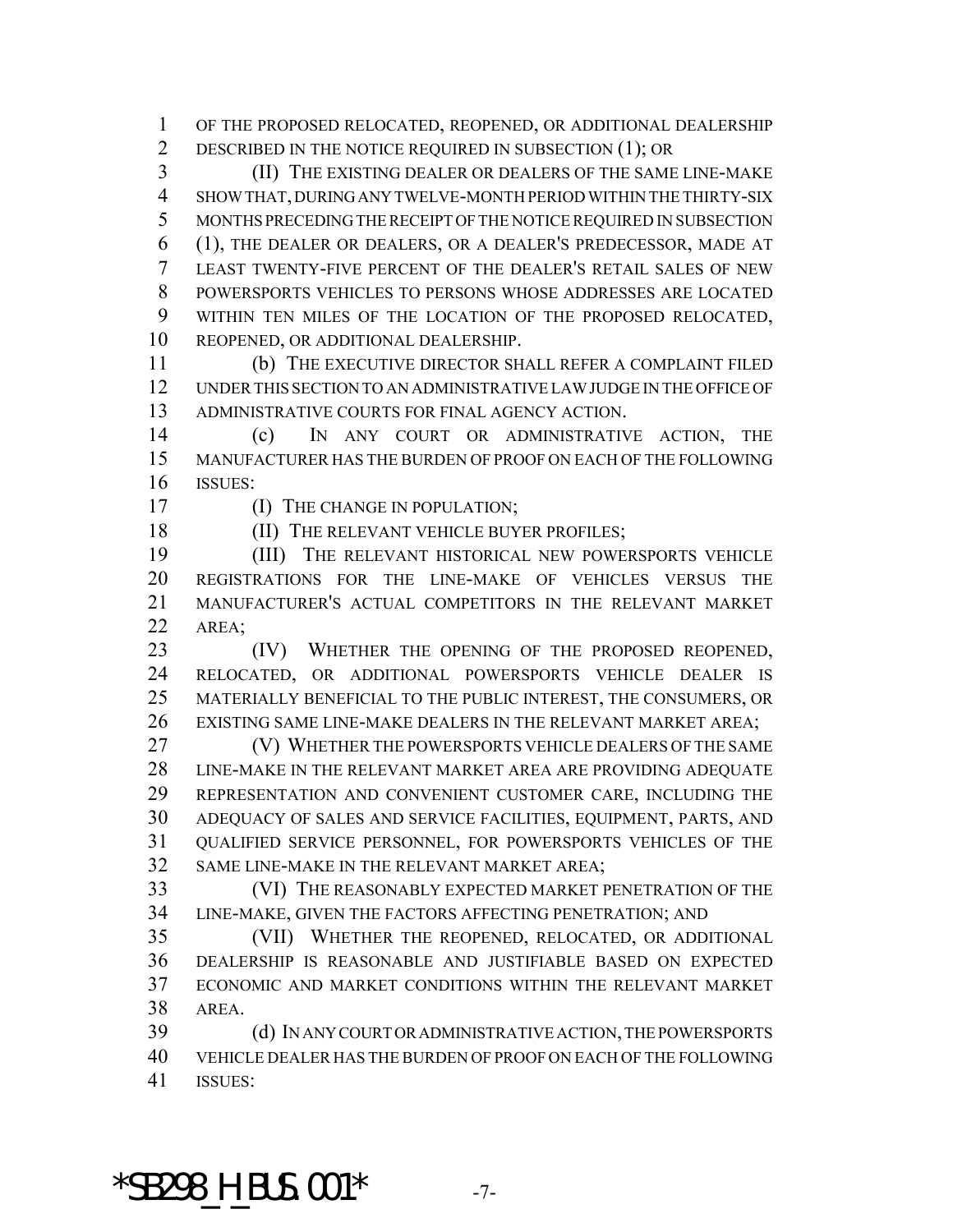(I) WHETHER THE MANUFACTURER ENGAGED IN ANY ACTION OR OMISSION THAT, DIRECTLY OR INDIRECTLY, DENIED THE EXISTING POWERSPORTS VEHICLE DEALER OF THE SAME LINE-MAKE THE OPPORTUNITY FOR REASONABLE GROWTH OR MARKET EXPANSION;

 (II) WHETHER THE MANUFACTURER HAS COERCED OR ATTEMPTED TO COERCE ANY EXISTING POWERSPORTS VEHICLE DEALER INTO CONSENTING TO ADDITIONAL OR RELOCATED FRANCHISES OF THE SAME LINE-MAKE IN THE COMMUNITY OR TERRITORY OR RELEVANT MARKET AREA; AND

 (III) THE SIZE AND PERMANENCY OF THE INVESTMENT OF, AND THE OBLIGATIONS INCURRED BY, THE EXISTING POWERSPORTS VEHICLE DEALERS OF THE SAME LINE-MAKE LOCATED IN THE RELEVANT MARKET AREA.

 (e) (I) IN A LEGAL OR ADMINISTRATIVE ACTION CHALLENGING THE RELOCATION, REOPENING, OR ADDITION OF A POWERSPORTS VEHICLE DEALER, THE DISTRICT COURT OR ADMINISTRATIVE LAW JUDGE SHALL MAKE A DETERMINATION, BASED ON THE FACTORS IDENTIFIED IN 18 SUBSECTIONS  $(6)(c)$  AND  $(6)(d)$  OF THIS SECTION, OF WHETHER THE RELOCATION, REOPENING, OR ADDITION OF A POWERSPORTS VEHICLE DEALER IS:

21 (A) IN THE PUBLIC INTEREST; AND

**(B) FAIR AND EQUITABLE TO THE EXISTING POWERSPORTS VEHICLE** DEALERS.

**(II)** THE DISTRICT COURT OR THE EXECUTIVE DIRECTOR SHALL DENY ANY PROPOSED RELOCATION, REOPENING, OR ADDITION OF A POWERSPORTS VEHICLE DEALER UNLESS THE MANUFACTURER SHOWS BY 27 A PREPONDERANCE OF THE EVIDENCE THAT THE EXISTING POWERSPORTS VEHICLE DEALER OR DEALERS OF THE SAME LINE-MAKE IN THE RELEVANT MARKET AREA OF THE PROPOSED DEALERSHIP ARE NOT PROVIDING ADEQUATE REPRESENTATION OF THE LINE-MAKE POWERSPORTS VEHICLES. A DETERMINATION TO DENY, PREVENT, OR ENJOIN THE RELOCATION, REOPENING, OR ADDITION OF A POWERSPORTS VEHICLE DEALER IS EFFECTIVE FOR AT LEAST EIGHTEEN MONTHS.

 **SECTION 7.** In Colorado Revised Statutes, **amend** 12-6-537 as follows:

 **12-6-537. Termination appeal.** (1) A powersports vehicle dealer who has reason to believe that a manufacturer, distributor, or 38 manufacturer representative has violated section  $12-6-523(1)(d)$  or  $(1)(v)$ may appeal to the board by filing a complaint with:

(a) The executive director; OR

(b) A DISTRICT COURT IF NEITHER THE EXECUTIVE DIRECTOR NOR

 $*$ SB298 H BUS.001 $*$  -8-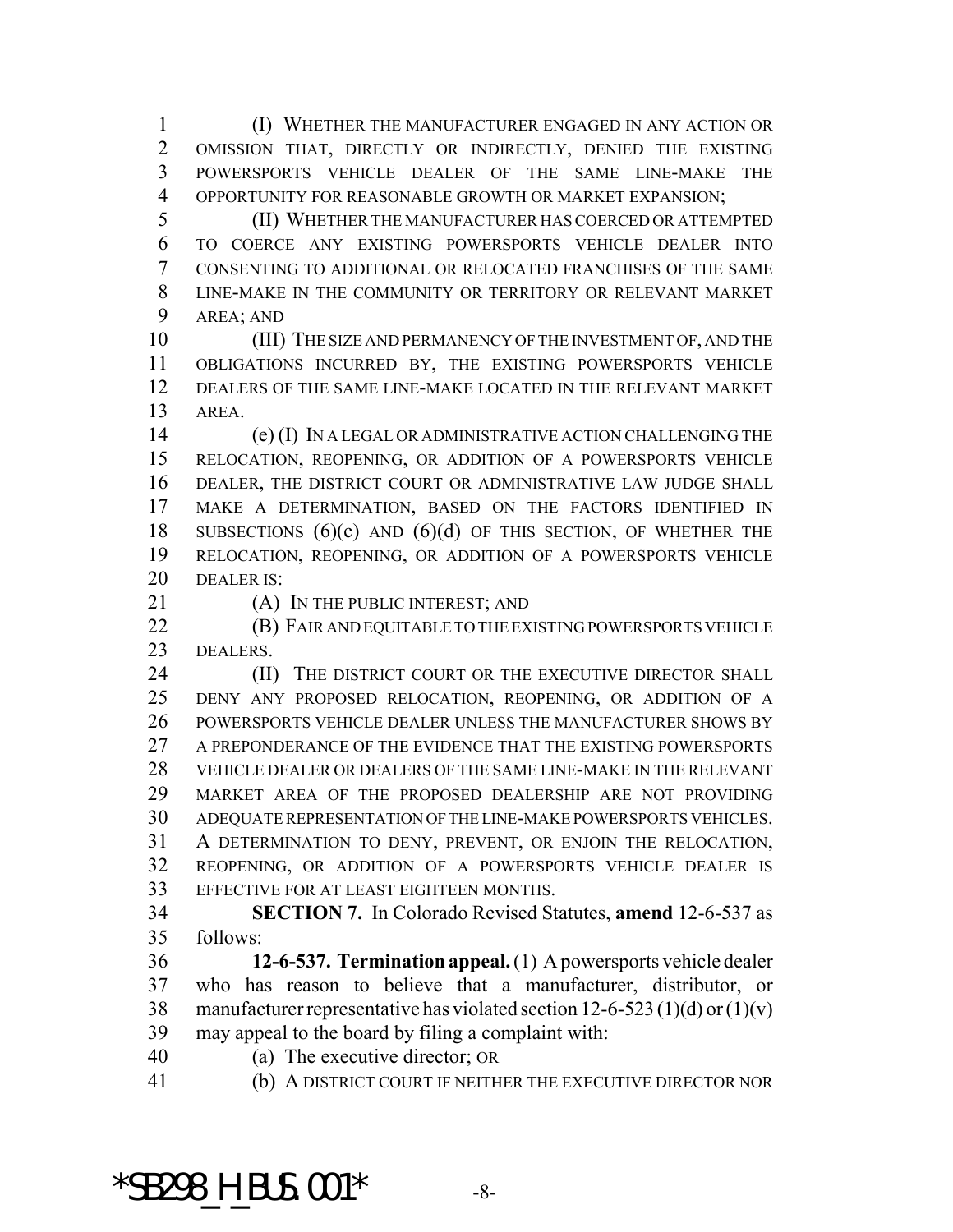THE ADMINISTRATIVE LAW JUDGE, APPOINTED IN ACCORDANCE WITH THIS SECTION, HOLDS A HEARING CONCERNING THE COMPLAINT WITHIN SIXTY DAYS AFTER THE COMPLAINT WAS FILED.

4 (2) Upon receiving the FILING A VERIFIED complaint and upon a showing of specific facts that a violation has occurred, the executive director shall summarily issue a cease-and-desist order under section 7 12-6-505 (1)(h) staying ALLEGING WITH SPECIFIC FACTS THAT A VIOLATION HAS OCCURRED UNDER THIS SECTION, the termination, elimination, modification, or nonrenewal of the franchise agreement IS AUTOMATICALLY STAYED, WITHOUT THE MOTOR VEHICLE DEALER POSTING A BOND, UNTIL A FINAL DETERMINATION IS MADE ON EACH ISSUE RAISED IN THE COMPLAINT; EXCEPT THAT THE EXECUTIVE DIRECTOR, ADMINISTRATIVE LAW JUDGE, OR COURT MAY CANCEL THE STAY UPON FINDING THAT THE CANCELLATION, TERMINATION, OR NONRENEWAL OF THE FRANCHISE AGREEMENT WAS FOR ANY OF THE REASONS SPECIFIED IN SECTION 12-6-120 (1)(d)(III). THE AUTOMATIC STAY MAINTAINS ALL RIGHTS UNDER THE FRANCHISE AGREEMENT UNTIL THE FINAL DETERMINATION OF THE ISSUES RAISED IN THE VERIFIED COMPLAINT. THE MANUFACTURER, DISTRIBUTOR, OR MANUFACTURER REPRESENTATIVE SHALL NOT NAME A REPLACEMENT MOTOR VEHICLE DEALER FOR THE 21 MARKET OR LOCATION UNTIL A FINAL ORDER IS ENTERED.

 (3) The cease-and-desist order remains in effect until the hearing 23 required by section  $12-6-505(1)(h)$  is held. If a determination is made at 24 the hearing required by section  $12-6-505$  (1)(h) that a violation occurred, the executive director shall make the cease-and-desist order permanent 26 and take any actions authorized by section 12-6-504 (1). A motor vehicle 27 dealer who appeals to the executive director maintains all rights under the franchise agreement until the later of the executive director issuing a decision or ninety days after the manufacturer, distributor, or manufacturer's representative provides the notice of termination unless the executive director finds that the termination, cancellation, or nonrenewal was for fraud, a misrepresentation, or committing a crime within the scope of the franchise agreement or in the operation of the 34 dealership, in which case the franchise rights terminate immediately IF A VERIFIED COMPLAINT IS FILED WITH THE EXECUTIVE DIRECTOR, THE EXECUTIVE DIRECTOR SHALL REFER THE COMPLAINT TO AN ADMINISTRATIVE LAW JUDGE WITH THE OFFICE OF ADMINISTRATIVE COURTS FOR FINAL AGENCY ACTION.

 (4) IN RESOLVING A TERMINATION COMPLAINT, THE MANUFACTURER, DISTRIBUTOR, OR MANUFACTURER REPRESENTATIVE HAS THE BURDEN OF PROVING ANY CLAIM MADE THAT THE FACTORS LISTED IN

 $*$ SB298 H BUS.001 $*$  -9-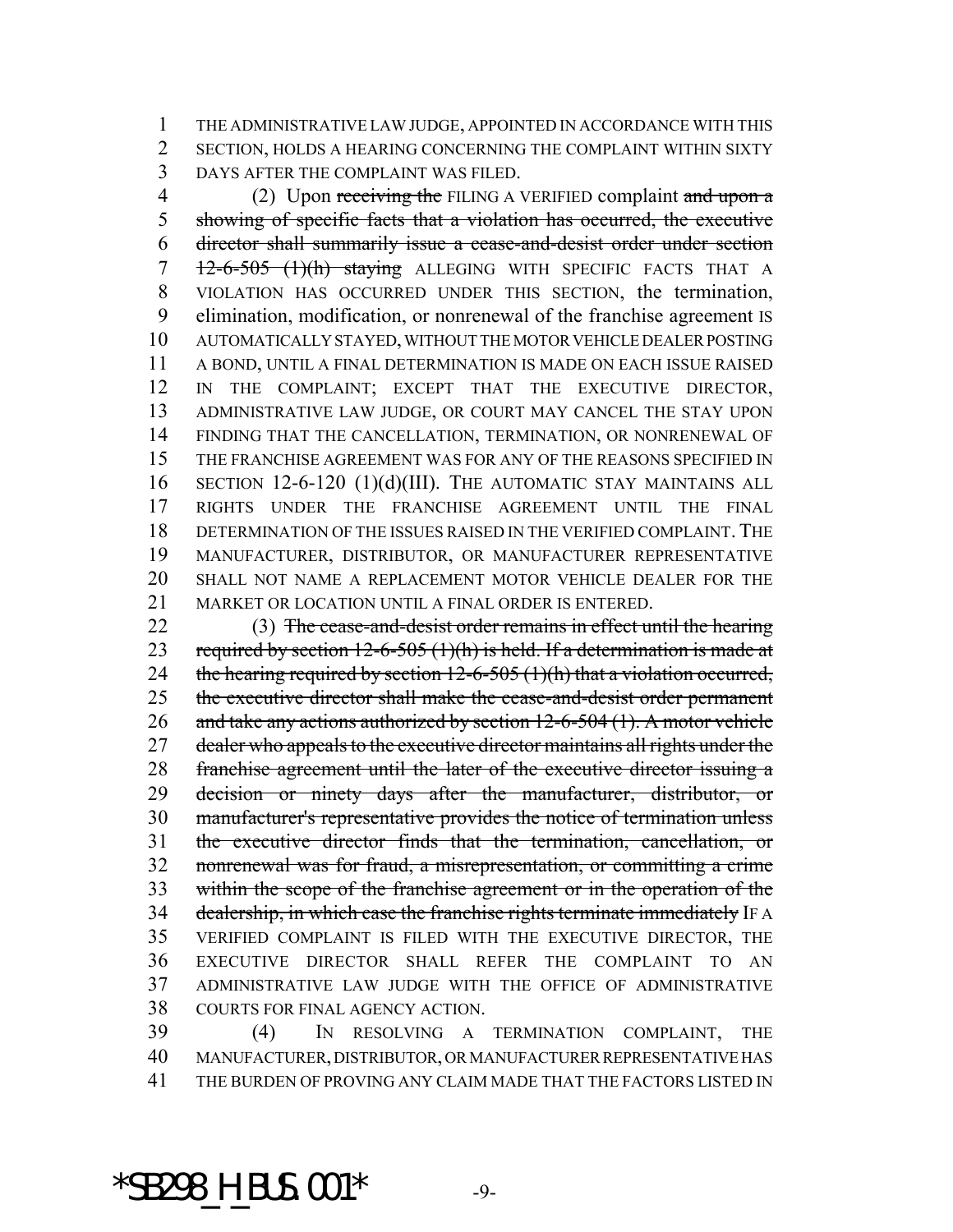SECTION 12-6-523 (1)(d)(II) APPLY TO THE TERMINATION, CANCELLATION, OR NONRENEWAL.

 (5) THE PREVAILING PARTY IN A CLAIM THAT A TERMINATION, CANCELLATION, OR NONRENEWAL VIOLATES SECTION 12-6-523 (1)(d) OR (1)(v) IS ENTITLED TO RECOVER ATTORNEY FEES AND COSTS, INCLUDING EXPERT WITNESS FEES, INCURRED IN THE TERMINATION PROTEST.

 **SECTION 8.** In Colorado Revised Statutes, **add** 12-6-538 as follows:

 **12-6-538. Stop-sale directives - used powersports vehicles - definition.** (1) AS USED IN THIS SECTION, UNLESS THE CONTEXT OTHERWISE REQUIRES:

 (a) "AVERAGE TRADE-IN VALUE" MEANS THE VALUE OF A USED POWERSPORTS VEHICLE AS ESTABLISHED BY A GENERALLY ACCEPTED, PUBLISHED, THIRD-PARTY USED VEHICLE RESOURCE.

 (b) "STOP-SALE DIRECTIVE" MEANS AN UNCONDITIONAL DIRECTIVE FROM A MANUFACTURER OR DISTRIBUTOR TO A POWERSPORTS VEHICLE DEALER TO STOP SELLING A TYPE OF POWERSPORTS VEHICLE MANUFACTURED BY THE MANUFACTURER OR DISTRIBUTED BY THE DISTRIBUTOR BECAUSE OF A SAFETY DEFECT.

20 (2) THE MANUFACTURER OR DISTRIBUTOR SHALL REIMBURSE A POWERSPORTS VEHICLE DEALER IN ACCORDANCE WITH SUBSECTION (3) OF 22 THIS SECTION IF:

**(a) THE MANUFACTURER OR DISTRIBUTOR ISSUES A STOP-SALE**  DIRECTIVE FOR A POWERSPORTS VEHICLE MANUFACTURED OR DISTRIBUTED BY THE ISSUER OF THE STOP-SALE DIRECTIVE;

 (b) THE POWERSPORTS VEHICLE DEALER HOLDS AN ACTIVE SALES, SERVICE, AND PARTS AGREEMENT WITH THE MANUFACTURER OR DISTRIBUTOR FOR THE LINE-MAKE OF THE USED POWERSPORTS VEHICLE COVERED BY THE STOP-SALE DIRECTIVE;

 (c) THE USED POWERSPORTS VEHICLE COVERED BY THE STOP-SALE DIRECTIVE IS HELD IN THE INVENTORY OF THE POWERSPORTS VEHICLE DEALER ON THE DATE THE STOP-SALE DIRECTIVE IS ISSUED OR TAKEN BY THE DEALER AS A TRADE-IN VEHICLE ON A CONSUMER PURCHASE OF THE SAME LINE-MAKE; AND

 (d) THE MANUFACTURER OR DISTRIBUTOR HAS NOT PROVIDED A REMEDY PROCEDURE OR MADE PARTS AVAILABLE TO REPAIR THE USED POWERSPORTS VEHICLE FOR MORE THAN THIRTY DAYS AFTER THE STOP-SALE DIRECTIVE WAS ISSUED.

 (3) IF THE CONDITIONS IN SUBSECTION (2) OF THIS SECTION ARE MET, THE MANUFACTURER OR DISTRIBUTOR SHALL, UPON APPLICATION BY THE POWERSPORTS VEHICLE DEALER, PAY OR CREDIT THE DEALER ONE AND

 $*$ SB298 H BUS.001 $*$  -10-